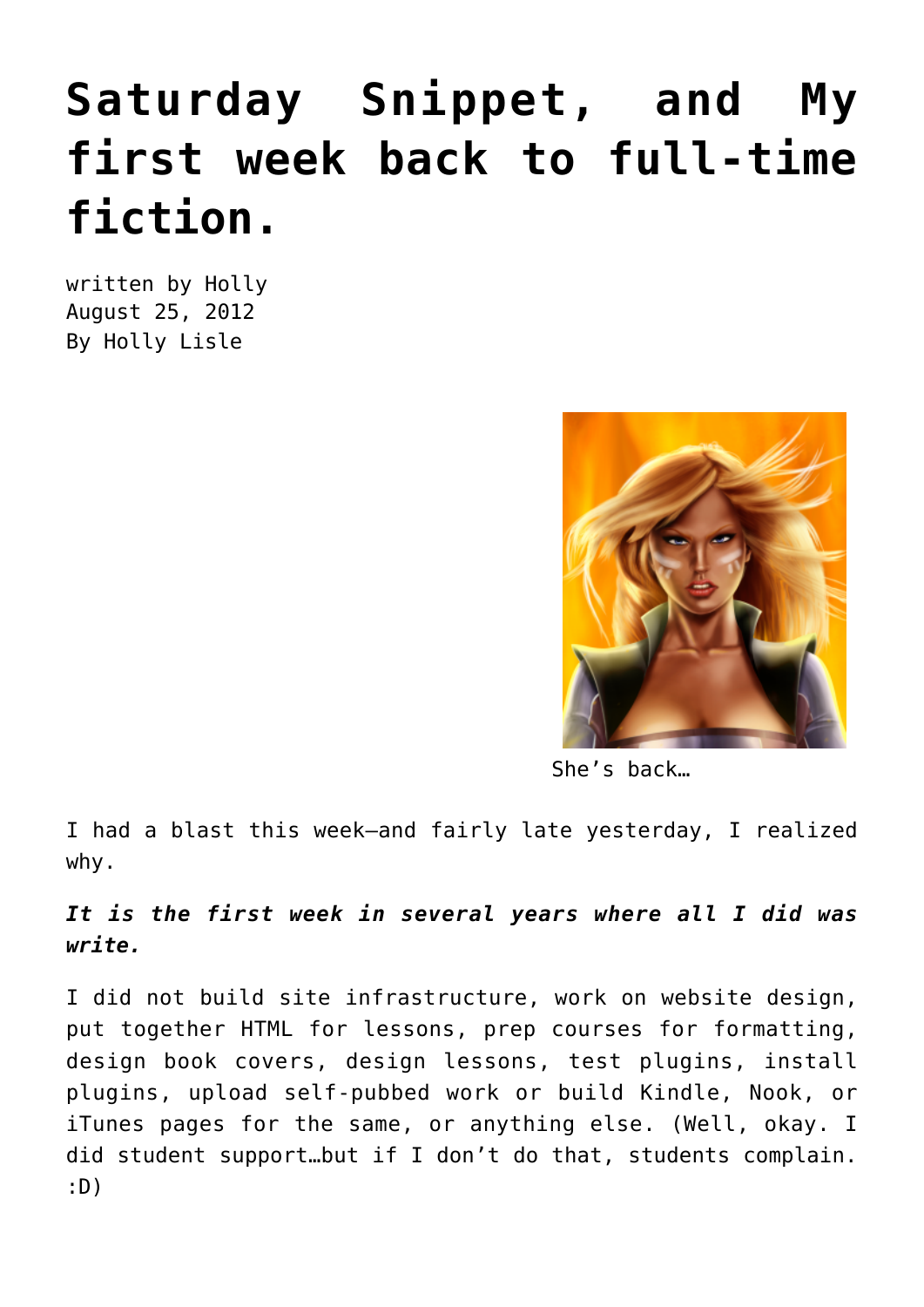But this week, for the first time in years, I was just writing, revising, and…writing.

On *Cadence Drake: WARPAINT*, I started with 21,456 words, and finished with 28,424 (roughly 8,000 words for the week) and the realization that at some point I saved over the final version of the plot cards I'd put together for the book. So the week ended (and will begin) with me replotting the remainder of the novel. Got most of it yesterday, have a few scenes left to do.

On *CREATE A CHARACTER CLINIC, 2nd Edition*, I got through 178 pages of in some places HEAVY revision, and will finish up through the final manuscript page (p. 222) this weekend.

Some of the weekend revision and ebook formatting I may do while Isaac (as a tropical storm, a depression or whatever it turns into once in finishes messing around over water) either brushes west of us or, if the track shifts eastward, drops in for a visit. We have the edges of outer bands now. But mostly this one looks likely to miss us.

## **And the snippet.**

From the 8,000-ish words I got, I decided you'd have fun with these:

**NOTICE: This material is copyrighted, unchecked raw first draft, probably buggy. Please don't post typos or corrections (I do my edits at the end of the first draft of the project and will not see your comments when I revise). This material may not survive to publication. Do not quote or repost anywhere or in any format. Thanks.**

*"Do you understand what happened?" I asked him.*

*"You made me want you."*

*"Yes. You have to understand there's something in me now—it*